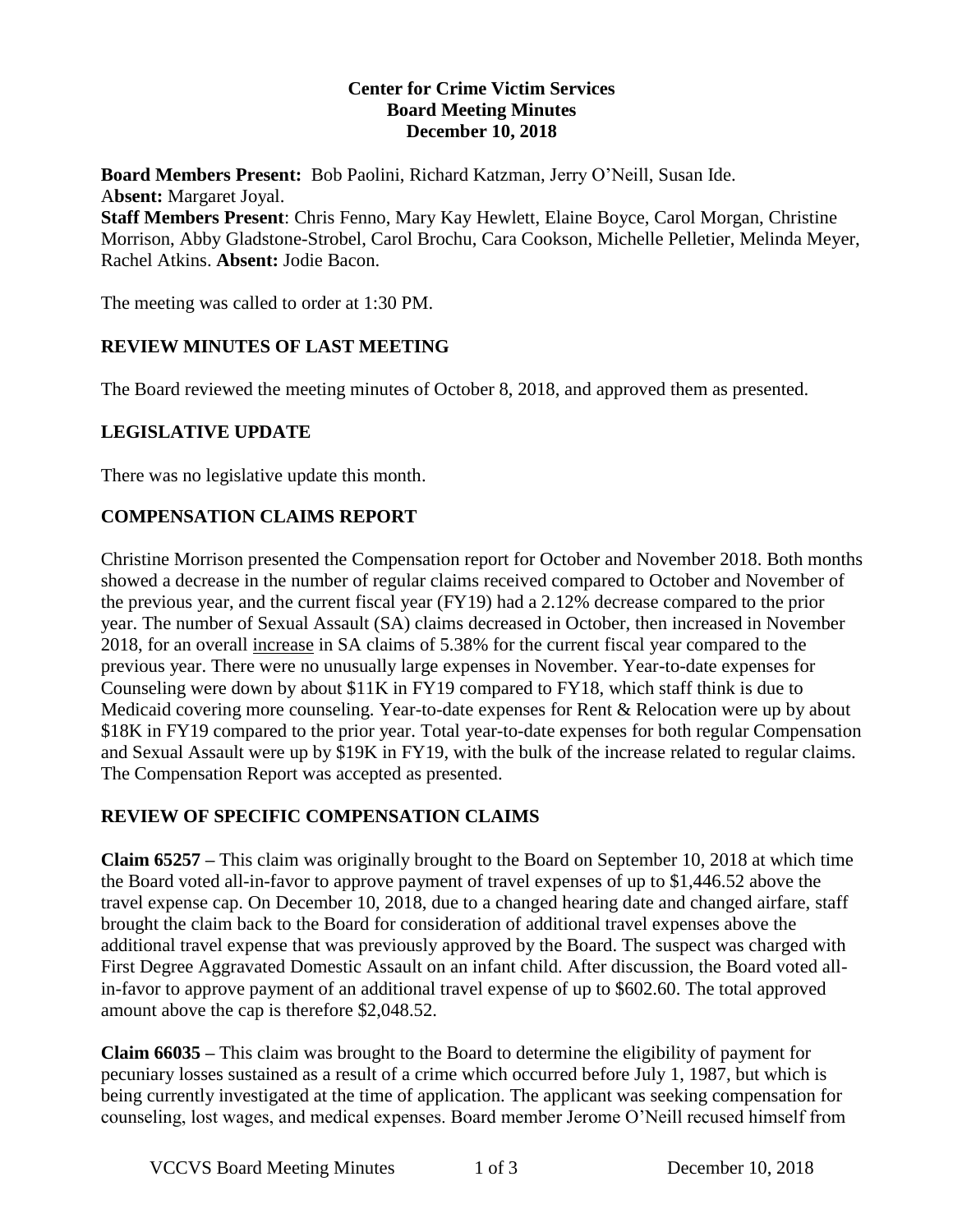the discussion. The remaining three board members voted all-in-favor to table a decision until the January 2019 meeting, pending further information on the case.

#### **COMPENSATION DISCUSSION on ELIGIBILITY of SURVIVING FAMILY MEMBERS**

Compensation staff asked the Board for guidance to help staff determine eligibility of surviving family members in claims where a deceased victim died due to drug use. There was no current claim with issue, but Compensation staff had concerns. The language of the statutes 13 VSA 5353(7)(C) and 13 VSA 5355(a) were discussed, along with past allowances made in cases of homicide to include vehicular deaths. Staff and Board members noted that there can be numerous "intervening causes" in a drug-use death, and that eligibility in such cases is really a legislative question. Bob Paolini indicated that this charge doesn't meet the law school definition of a homicide. It would be seen differently if someone injects someone with a drug, as opposed to the person choosing to take the drug that results in their death. Jerry O'Neill indicated that he does NOT see giving the drug as a direct cause of the death. The taking of the drug is the direct cause. It was noted that an eligible homicide case typically has between 2 to 10 eligible surviving family members and the accounting liability is significant. The Board suggested this issue be brought to the state legislature's attention. Bob Paolini advised that, with a new legislature starting in January 2019, this would be a good time to bring the issue to them.

The following motion was made and agreed to by the Board: That CCVS staff would draft Jerry O'Neill's proposal that clarifies Board interpretation of statute 13 VSA 5355(a) ("Approval or rejection of application") as excluding claims arising from cases charged solely as selling or dispensing a regulated drug with death resulting pursuant to 18 VSA 4250 on the grounds that death was not a direct result of the crime, the decedent's use of the regulated drug being the direct cause of death. The written proposal will be approved by the Board at the next meeting and reflected in the minutes.

## **COMPENSATION DISCUSSION on VICTIMS of the ST. JOSEPH ORPHANAGE**

Compensation staff asked the Board for general guidance on claims received from victims of the St. Joseph Orphanage, related to crimes which occurred before July 1, 1987 that are currently being investigated. The Attorney General put together a law enforcement task force to investigate these allegations and a victim service subcommittee was created to address these victim's needs. Currently one such case is being investigated and the victim has applied to Compensation. Jerry O'Neill summarized that the issues before the Board were: was the crime committed within the statute of limitations and can the victim(s) be compensated? Carol Morgan presented the following questions to the Board: would the Board be willing to waive the subrogation requirement if the victim received a past settlement; what is the date upon which Comp may begin reimbursing for losses where the victim is eligible pursuant to 5353(i); and will the Board consider payment of travel expenses to a restorative justice event? Carol Morgan noted that staff would like to keep compensation standards the same for all victims. Chris Fenno noted that victim service representatives are working with her and the Burlington Restorative Justice Center, to plan for a restorative process/event to provide greater closure for these victims, using grant money, since they were victimized by an institution. The Board tabled any further discussion/decision on this issue until the next meeting.

#### **RESTITUTION UNIT REPORT**

Michelle Pelletier reported on the Restitution Unit for November 2018. She noted that receipts from tax offsets were beginning to slow but that was normal at this point in the year. The Court Administrator's office has contacted the RU, wanting to discuss the sending of plea agreements. By statute, the RU gets a copy of an offender's plea agreement, because an offender could get out of

VCCVS Board Meeting Minutes 2 of 3 December 10, 2018